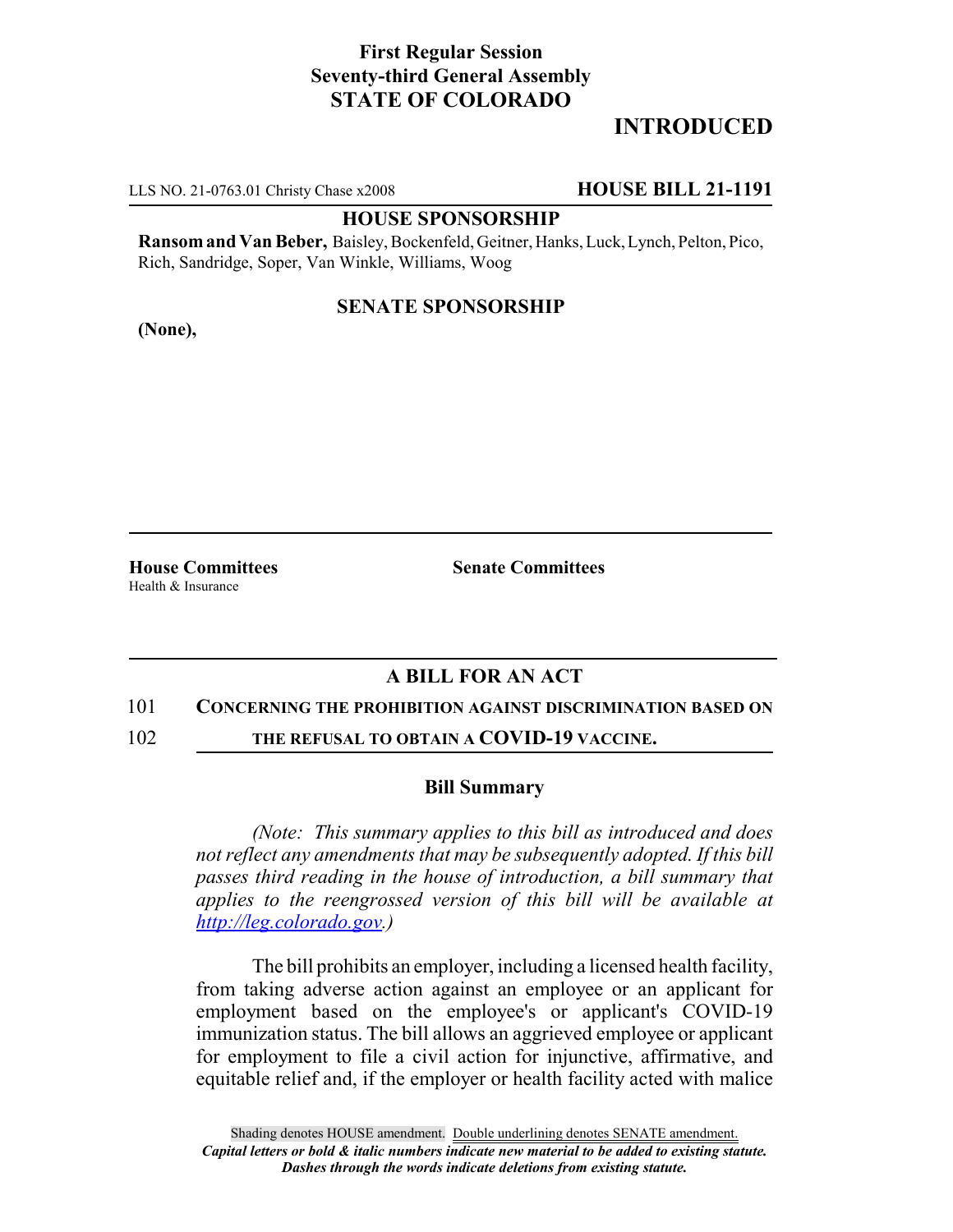or wanton or willful misconduct or has repeatedly violated the law, the court may also award punitive damages and attorney fees and costs.

Additionally, the bill specifies that the COVID-19 vaccine is not mandatory, that the state cannot require any individual to obtain a COVID-19 vaccine, and that government agencies and private businesses, including health insurers, cannot discriminate against clients, patrons, or customers based on their COVID-19 vaccination status. A person aggrieved by a violation of these prohibitions may file a civil action for injunctive and other appropriate relief and may be awarded punitive damages and attorney fees and costs for wanton, willful, or repeated violations.

 *Be it enacted by the General Assembly of the State of Colorado:* **SECTION 1. Short title.** The short title of this act is the "COVID-19 Immunization Nondiscrimination Act" or "CINDA". **SECTION 2. Legislative declaration.** (1) The general assembly finds and declares that: (a) State law prohibits the Colorado department of public health and environment from imposing any mode of treatment inconsistent with the religious faith or belief of any person; (b) State law also prohibits discriminatory or unfair employment practices, including harassment, refusal to hire, refusal to train, and termination of employment, based upon an employee's race, national origin, sex, sexual orientation, disability, age, or religion; (c) State law protects employees' jobs and civil rights; provides relief for employees wrongly discriminated against, coerced, or discharged from employment; and reflects judicial interpretations of the federal "Civil Rights Act of 1964", Pub.L. 88-352, as amended; (d) The Colorado department of public health and environment acknowledges the right to informed consent for all treatments and procedures; the right to refuse a drug, test, procedure, or treatment; and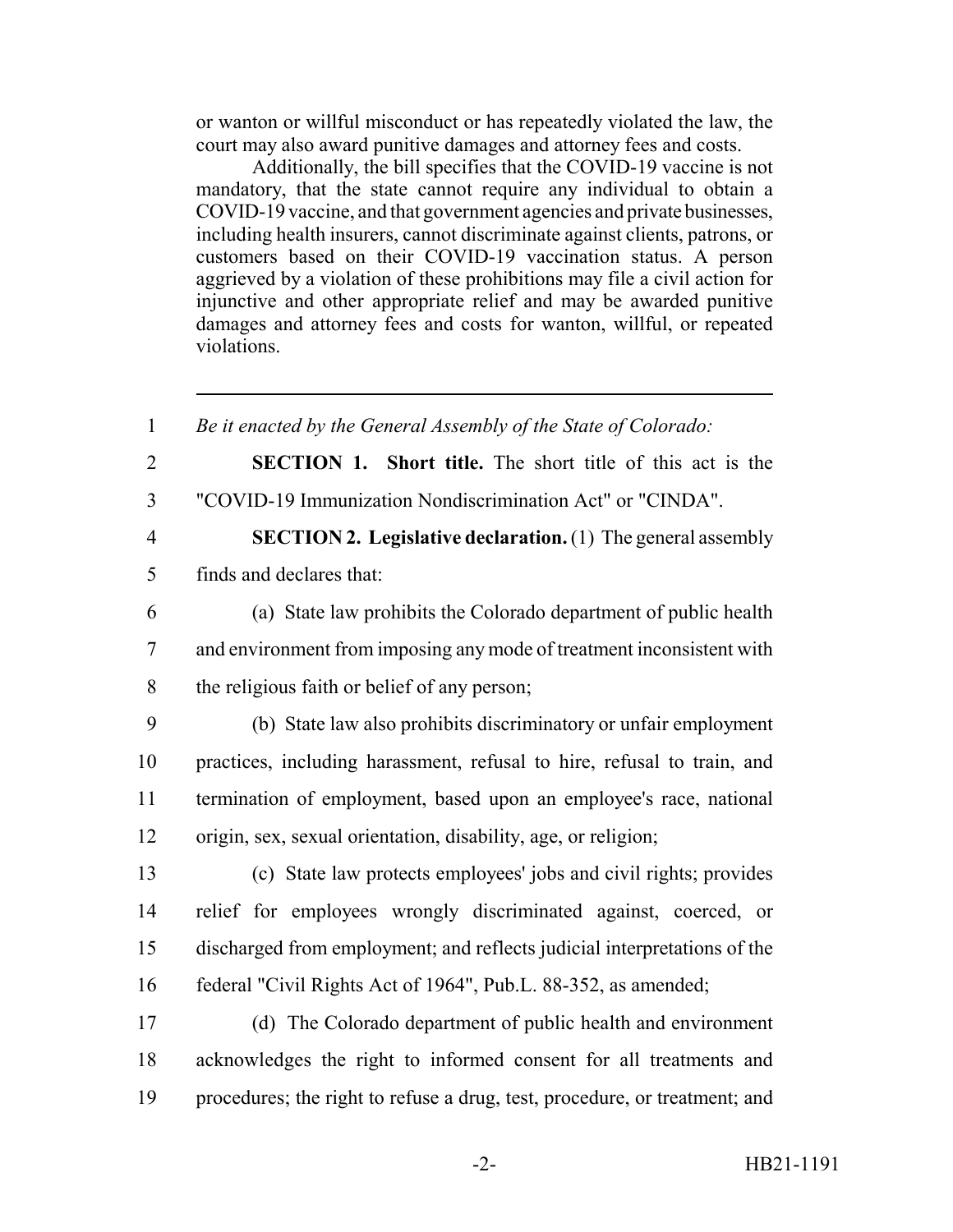the right to treatment in a safe setting that is respectful of personal privacy and that recognizes personal dignity, cultural values, and religious beliefs;

 (e) Under the federal "National Childhood Vaccine Injury Act of 1986" (NCVIA), 42 U.S.C. secs. 300aa-1 to 300aa-34, as amended, a person administering a vaccine is not liable in civil court for harm to the patient caused by the administration of the vaccine;

 (f) The National Academy of Medicine published physician committee reports that acknowledge that there are significant gaps in vaccine safety science, including the need for more biological mechanism studies and methodologically sound epidemiological studies;

 (g) The NCVIA created the "Vaccine Adverse Event Reporting System" (VAERS), co-administered by the federal centers for disease control and prevention (CDC) and the federal food and drug administration (FDA), which requires health-care providers to report injury, harm, and any adverse event resulting from the administration of a vaccine;

 (h) The VAERS has received seven hundred forty-nine thousand eight hundred twenty-five vaccine adverse event reports, including ten 20 thousand four hundred thirty from Colorado, since its inception in 1990 21 through September 30, 2019, and receives about thirty thousand reports annually;

 (i) As of February 20, 2021, the VAERS shows fifteen thousand nine hundred twenty-three reports filed for COVID-19 vaccines alone, with the following reports in the following categories:

 (I) Urgent care: Three thousand four hundred twenty-one cases; (II) Office visits: Two thousand one hundred ninety-one cases;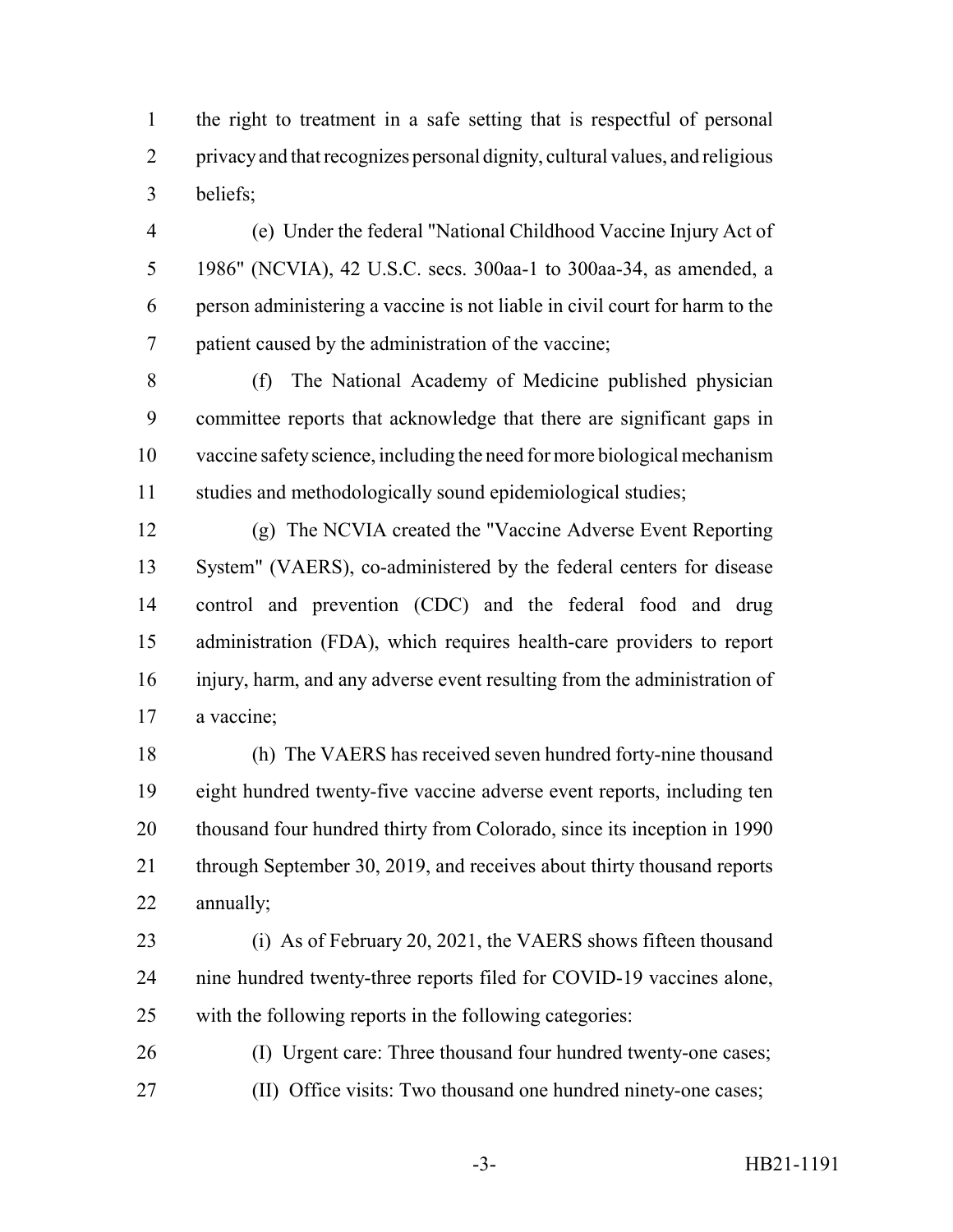- (III) Anaphylaxis: One hundred ninety cases;
- (IV) Bell's palsy: One hundred ninety-eight cases;
- (V) Hospitalizations: One thousand eight hundred sixty-nine cases; and
- 

(VI) Deaths: Nine hundred twenty-nine cases;

 (j) The medical code of ethics for the American Medical Association accepts that some individuals have medical, religious, or 8 philosophical reasons to not be vaccinated;

 (k) The ethical principle of informed consent to medical treatment, which requires the voluntary consent of individuals and parents or guardians of minor children prior to the administration of medical treatment, is recognized internationally as a human right under the World Medical Association (WMA) Declaration of Lisbon on the Rights of the Patient, the WMA Medical Ethics Manual, the WMA Declaration of Helsinki of 1964, the United Nations Universal Declaration of Human Rights of 1948, and the Nuremberg Code of 1947;

 (l) In contrast to most vaccines, which use weakened or inactivated versions or components of the disease-causing pathogen to stimulate the body's immune response, the COVID-19 vaccine uses messenger RNA (mRNA) technology, a process that employs genetic material to prompt cells in the body to make proteins to trigger an immune response;

- (m) The mRNA technology used in the COVID-19 vaccine shots is experimental and has never before been used in widespread human vaccination programs;
- (n) Given that the COVID-19 vaccine shots were authorized for use starting in December 2020, less than twelve months since the first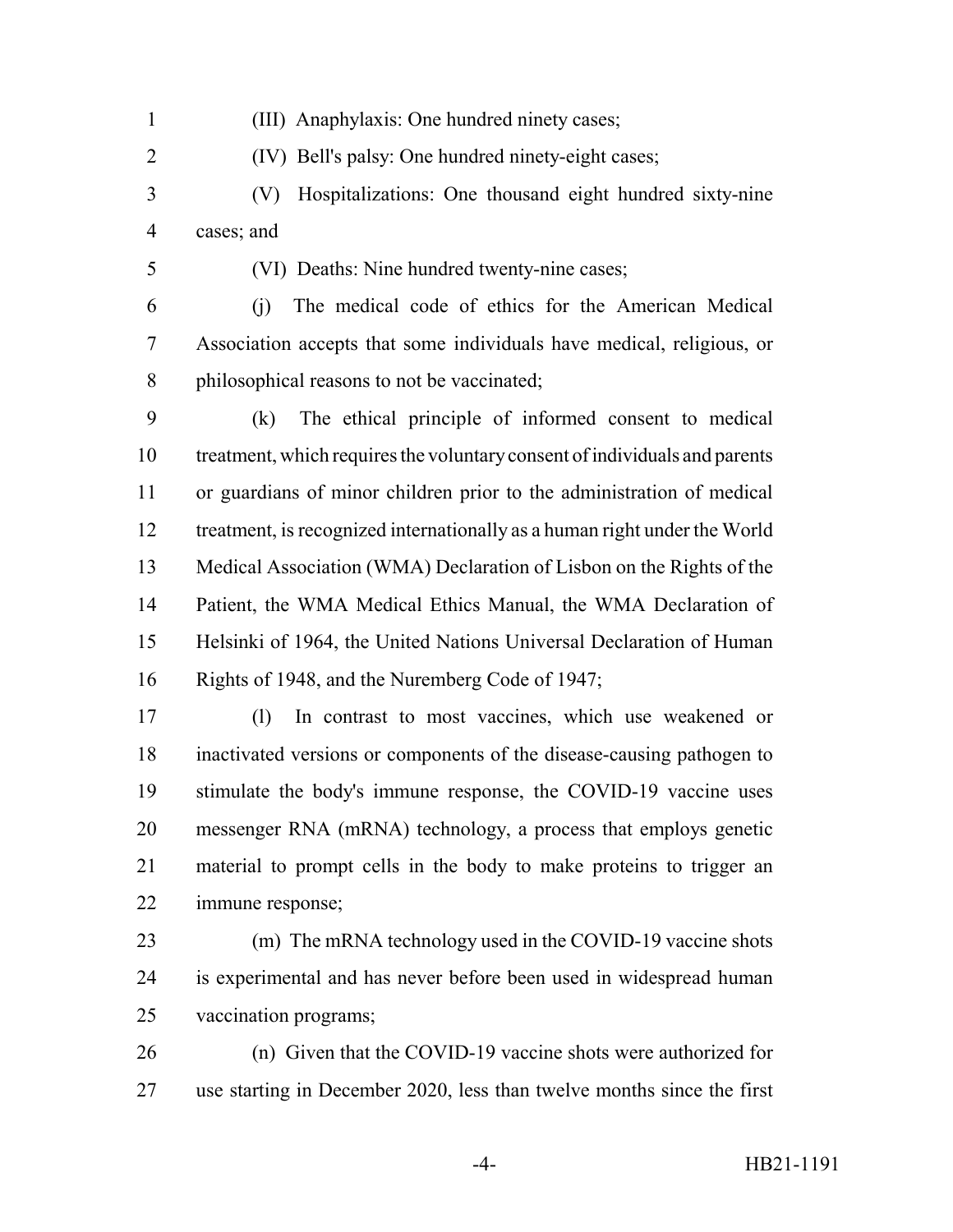COVID-19 case was reported in the United States and less than nine months since pharmaceutical manufacturers began researching and developing a vaccine for COVID-19, there has not been time to conduct long-term safety studies of the vaccinations;

 (o) Moreover, no studies have been conducted on the safety of the COVID-19 vaccine for pregnant women or on potential interactions with other drugs or vaccines;

 (p) It has been shown that different racial groups have different antibody responses to traditional vaccines, but no studies have been conducted as to the safety of mRNA technology across different racial groups;

 (q) The Black community, in particular, is acutely aware of the pharmaceutical industry's history of using Black people for medical experimentation;

 (r) Markers for autoimmunity are now found in more than fifteen 16 percent of the United States population and are steadily rising;

 (s) Fifty-four percent of the United States population, including children, suffer from at least one chronic illness or disease;

 (t) Allergies are the sixth leading cause of chronic illness in the United States, resulting in an annual cost in excess of eighteen billion dollars;

 (u) More than fifty million Americans suffer from allergies each year, and many of those Americans will not be medically able to receive 24 the COVID-19 vaccine without suffering imminent harm;

 (v) The CDC, FDA, and the vaccine manufacturers all concur that the COVID-19 vaccines will neither prevent infection nor stop viral transmission; and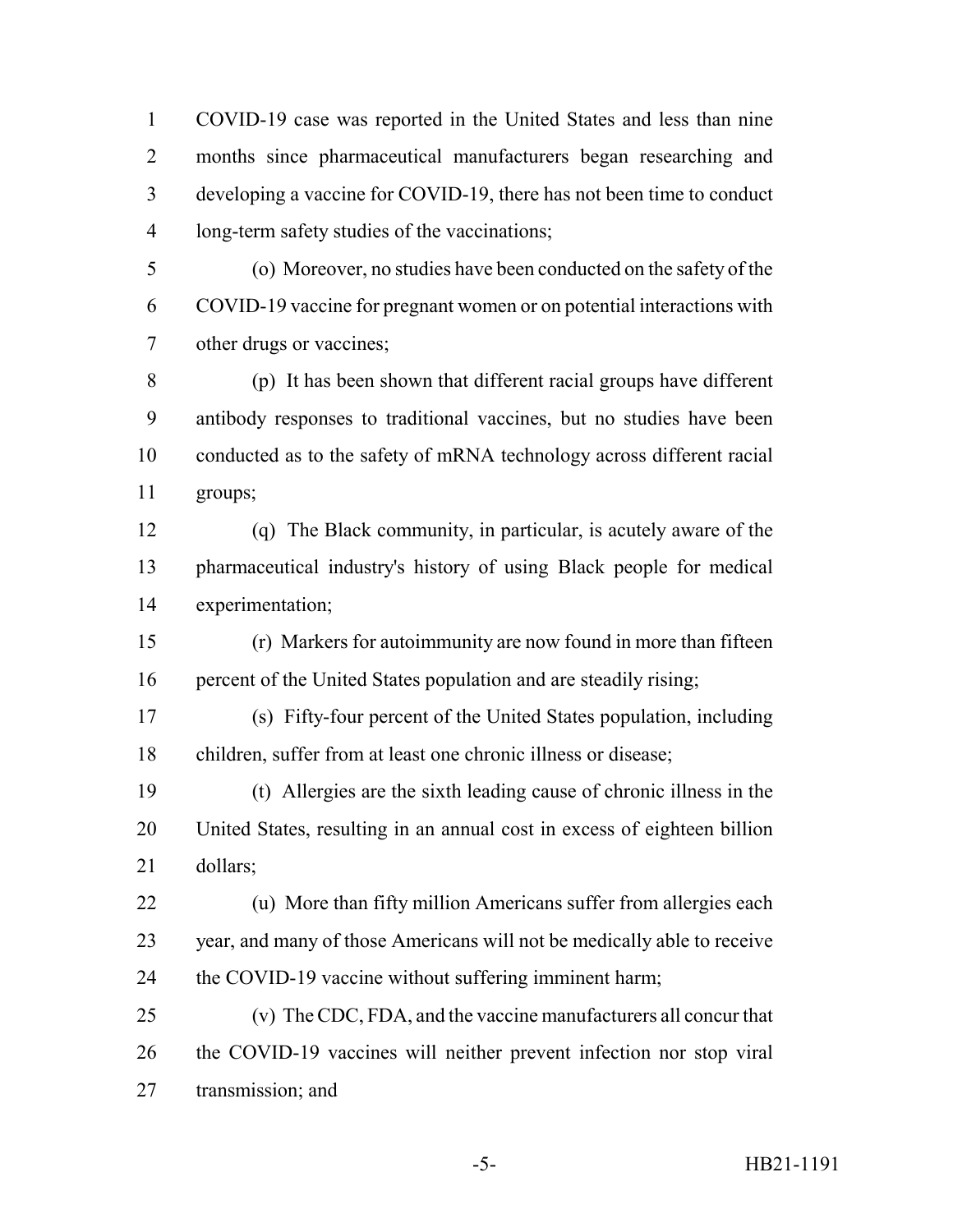(w) Therefore, it is the intent of the general assembly to enact the "COVID-19 Immunization Nondiscrimination Act", referred to as "CINDA", to prohibit employers, government agencies, educational institutions, and commercial enterprises from taking adverse action or discriminating against employees, applicants for employment, students, or customers who choose to delay or decline the COVID-19 vaccines. **SECTION 3.** In Colorado Revised Statutes, **add** 8-2-131 as follows: **8-2-131. Prohibitions of employer - adverse action based on COVID-19 immunization status - civil action - definitions.** (1) AS USED IN THIS SECTION: (a) "ADVERSE ACTION" MEANS: (I) TO REFUSE TO HIRE, TO DISCHARGE, TO REFUSE TO PROMOTE, TO DEMOTE, TO HARASS DURING THE COURSE OF EMPLOYMENT, OR TO DISCRIMINATE IN MATTERS OF COMPENSATION, TERMS, CONDITIONS, OR PRIVILEGES OF EMPLOYMENT AGAINST AN EMPLOYEE; OR (II) ANY OTHER EMPLOYMENT DECISION OR TREATMENT THAT ADVERSELY AFFECTS AN EMPLOYEE. (b) "COVID-19" MEANS THE CORONAVIRUS DISEASE 2019 CAUSED 20 BY THE SEVERE ACUTE RESPIRATORY SYNDROME CORONAVIRUS 2, ALSO 21 KNOWN AS SARS-COV-2. (c) "EMPLOYEE" MEANS A PERSON WHO MAY BE PERMITTED, REQUIRED, OR DIRECTED BY ANY EMPLOYER, IN CONSIDERATION OF DIRECT OR INDIRECT GAIN OR PROFIT, TO ENGAGE IN ANY EMPLOYMENT AND INCLUDES AN APPLICANT FOR EMPLOYMENT. 26 (d) "EMPLOYER" MEANS A PERSON TRANSACTING BUSINESS IN COLORADO WHO, AT ANY TIME, EMPLOYS ANOTHER PERSON TO PERFORM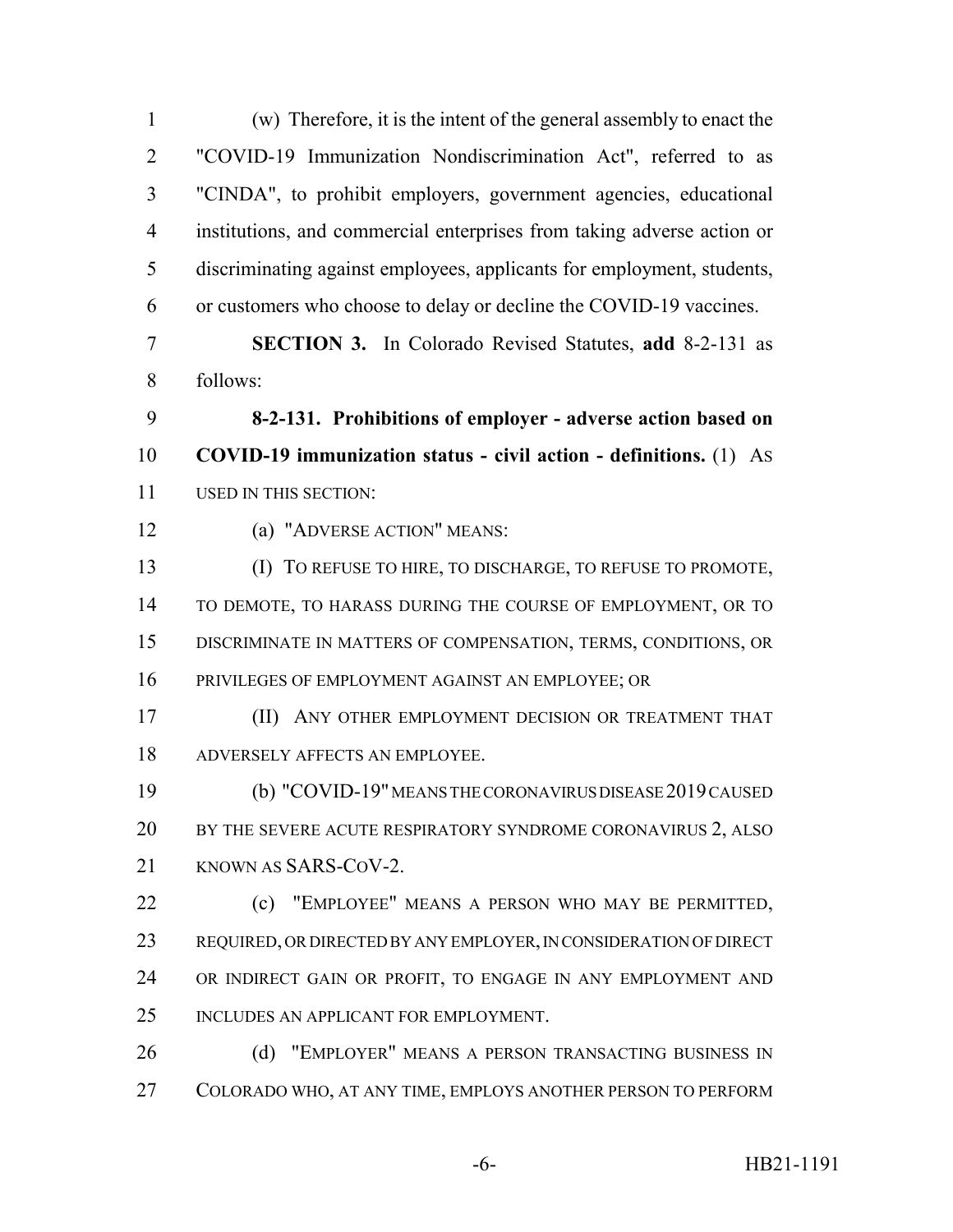SERVICES OF ANY NATURE AND WHO HAS CONTROL OF THE PAYMENT OF WAGES FOR SUCH SERVICES OR IS THE OFFICER, AGENT, OR EMPLOYEE OF THE PERSON HAVING CONTROL OF THE PAYMENT OF WAGES. (2) NOTWITHSTANDING ANY OTHER PROVISION OF LAW, AN EMPLOYER SHALL NOT TAKE ADVERSE ACTION AGAINST AN EMPLOYEE BASED ON THE EMPLOYEE'S COVID-19 IMMUNIZATION STATUS.

 (3) (a) AN EMPLOYEE AGGRIEVED UNDER THIS SECTION MAY FILE A CIVIL ACTION FOR:

**(I) INJUNCTIVE RELIEF AGAINST ANY FURTHER VIOLATION;** 

 (II) AFFIRMATIVE RELIEF, INCLUDING REINSTATEMENT OR HIRING AND BACK PAY AND LOST BENEFITS FOR THE ENTIRE TIME OF THE VIOLATION WITH INTEREST UP TO TEN PERCENT; AND

(III) ANY OTHER EQUITABLE RELIEF THAT MAY BE APPROPRIATE.

 (b) IN A CIVIL ACTION FILED PURSUANT TO THIS SECTION, A COURT MAY ALSO AWARD:

(I) PUNITIVE DAMAGES IF:

 (A) IT IS DEMONSTRATED BY CLEAR AND CONVINCING EVIDENCE THAT THE EMPLOYER HAS ACTED WITH MALICE OR ACTED WITH WILLFUL AND WANTON MISCONDUCT; OR

**(B)** THE EMPLOYER WAS PREVIOUSLY FOUND, IN A PROCEEDING FOR A VIOLATION OF THIS SECTION, TO HAVE VIOLATED THIS SECTION; AND **(II) ATTORNEY FEES AND COSTS IN CONNECTION WITH THE CIVIL** ACTION.

 **SECTION 4.** In Colorado Revised Statutes, **add** 25-1-131 as follows:

 **25-1-131. COVID-19 vaccinations - not mandatory - civil action - definitions.** (1) AS USED IN THIS SECTION: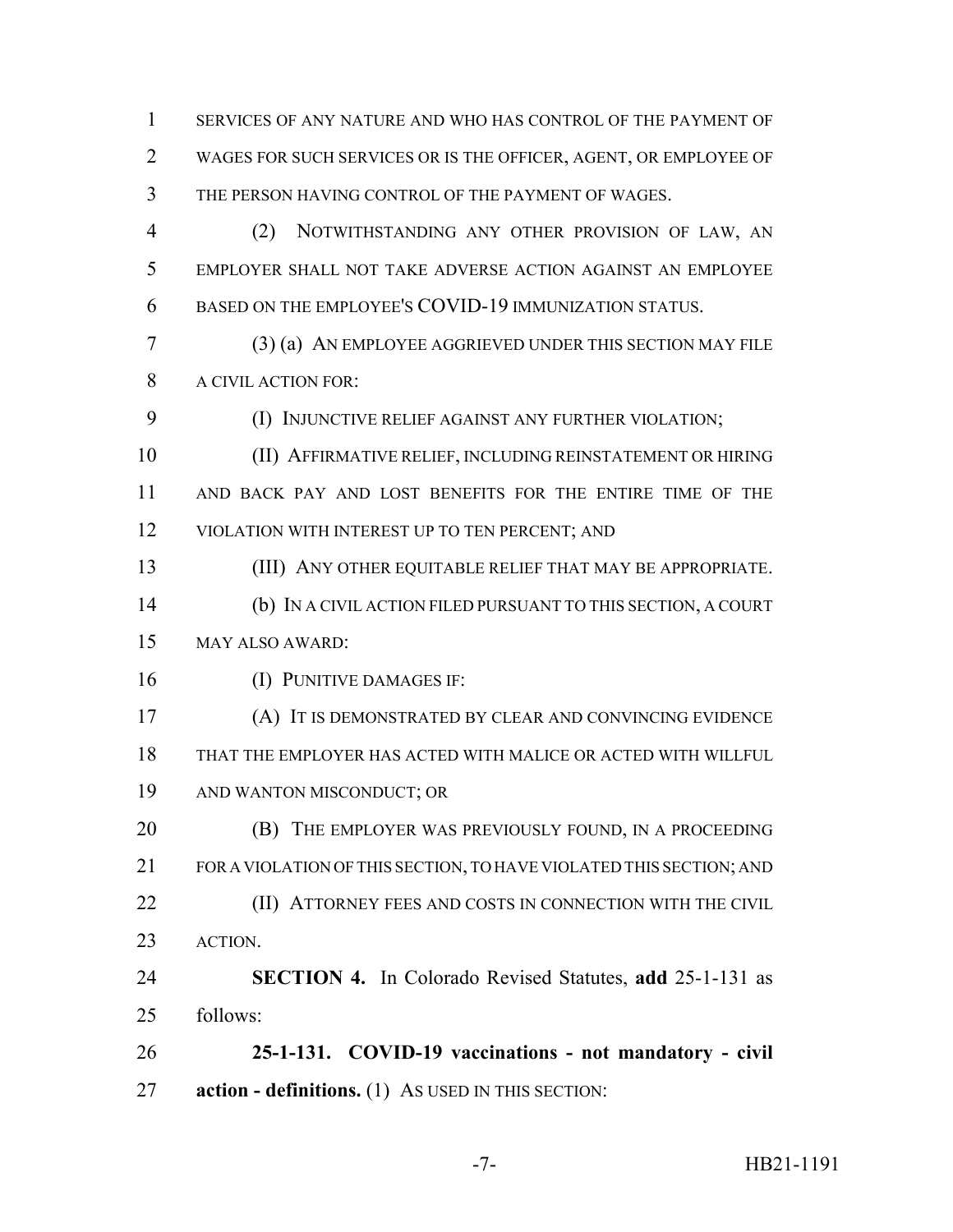(a) "ADULT" MEANS AN INDIVIDUAL WHO IS EIGHTEEN YEARS OF AGE OR OLDER OR WHO IS AN EMANCIPATED MINOR.

 (b) "CHILD" MEANS AN UNEMANCIPATED INDIVIDUAL WHO IS UNDER EIGHTEEN YEARS OF AGE.

 (c) "COVID-19" MEANS THE CORONAVIRUS DISEASE 2019 CAUSED BY THE SEVERE ACUTE RESPIRATORY SYNDROME CORONAVIRUS 2, ALSO KNOWN AS SARS-COV-2.

8 (d) "COVID-19 VACCINE" MEANS A VACCINE USED FOR PURPOSES OF INDUCING IMMUNITY AGAINST COVID-19 OR SEVERE ACUTE RESPIRATORY SYNDROME CORONAVIRUS 2 IN HUMANS.

 (e) "INCAPACITATED PERSON" MEANS AN INDIVIDUAL WHO IS EIGHTEEN YEARS OF AGE OR OLDER AND WHO IS UNABLE TO MAKE OR COMMUNICATE DECISIONS AFFECTING THE INDIVIDUAL'S HEALTH, SAFETY, OR CARE.

 (f) "INDIVIDUAL IN A PARENTAL RELATIONSHIP WITH THE CHILD" MEANS AN INDIVIDUAL WHO IS A PARENT OR LEGAL GUARDIAN OF A CHILD. (g) "LEGAL GUARDIAN" MEANS AN ADULT WHO IS DESIGNATED BY AN INCAPACITATED PERSON, PRIOR TO THE INCAPACITATION, AS THE PERSON'S LEGAL GUARDIAN OR AN ADULT WHO IS LEGALLY APPOINTED BY A COURT AS THE LEGAL GUARDIAN OF THE INCAPACITATED PERSON.

21 (2) NOTWITHSTANDING ANY OTHER PROVISION OF LAW TO THE CONTRARY:

 (a) NO COVID-19 VACCINE SHALL BE MADE A MANDATORY IMMUNIZATION IN THIS STATE;

 (b) AN ADULT MAY VOLUNTARILY CHOOSE, BUT SHALL NOT BE 26 REQUIRED, TO RECEIVE A COVID-19 VACCINE;

(c) A CHILD SHALL NOT BE REQUIRED TO RECEIVE A COVID-19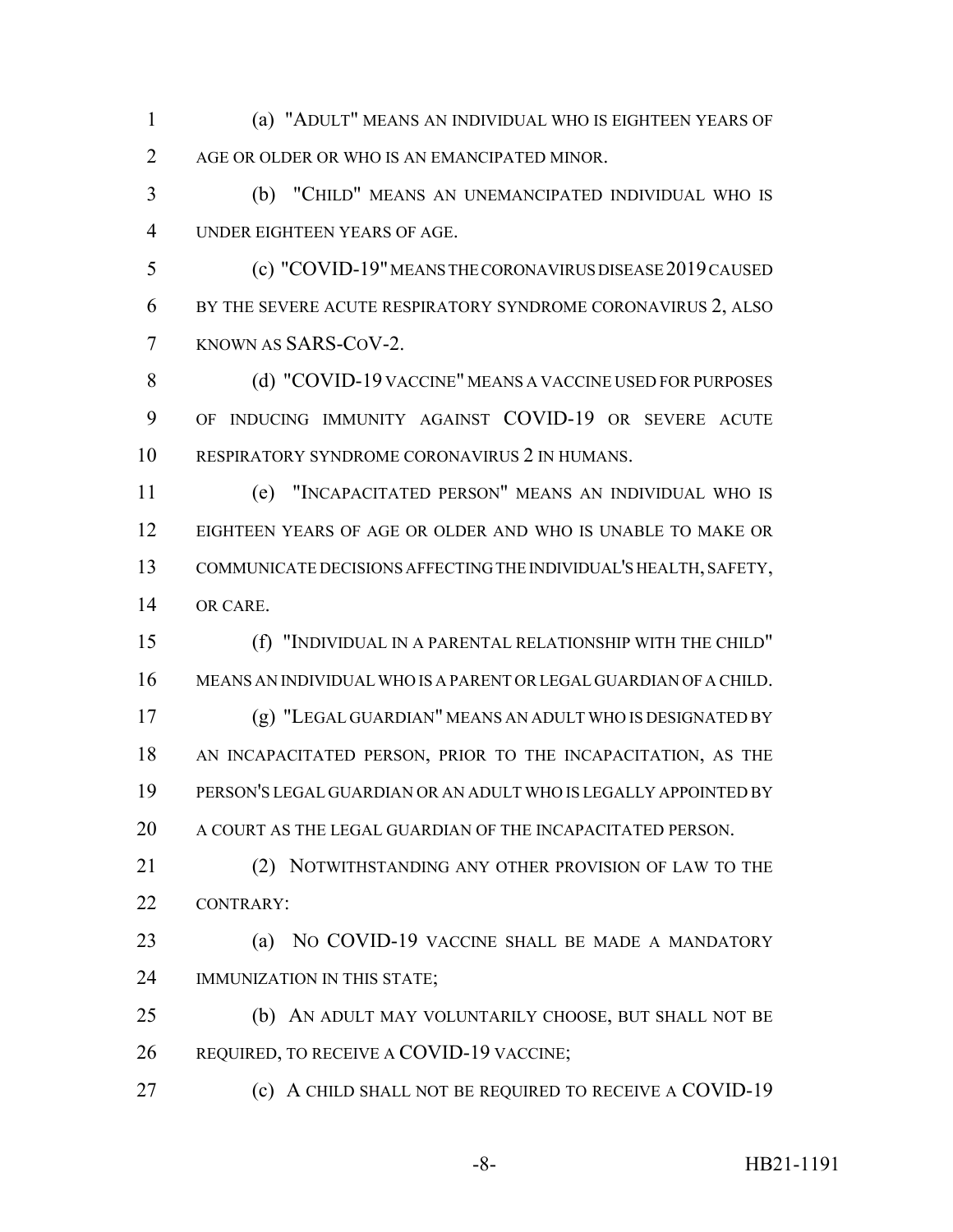VACCINE UNLESS AN INDIVIDUAL IN A PARENTAL RELATIONSHIP WITH THE 2 CHILD CHOOSES TO HAVE THE CHILD RECEIVE THE COVID-19 VACCINE:

 (d) AN INCAPACITATED PERSON SHALL NOT BE REQUIRED TO RECEIVE A COVID-19 VACCINE UNLESS THE LEGAL GUARDIAN OF THE INCAPACITATED PERSON CHOOSES TO HAVE THE INCAPACITATED PERSON RECEIVE THE COVID-19 VACCINE;

 (e) A GOVERNMENT AGENCY, COMMERCIAL ESTABLISHMENT OR ENTERPRISE, SERVICE PROVIDER, OR NONPROFIT ORGANIZATION SHALL NOT DISCRIMINATE AGAINST A CLIENT, PATRON, OR CUSTOMER BASED ON WHETHER THE CLIENT, PATRON, OR CUSTOMER RECEIVED THE COVID-19 VACCINE; AND

 (f) A HEALTH INSURER SHALL NOT CONSIDER WHETHER A PERSON HAS RECEIVED A COVID-19 VACCINE AS A CONDITION FOR ISSUING A HEALTH COVERAGE PLAN TO THE PERSON OR AS A METRIC TO DETERMINE HEALTH INSURANCE PREMIUMS.

 (3) (a) AN INDIVIDUAL AGGRIEVED UNDER THIS SECTION MAY FILE 17 A CIVIL ACTION FOR:

 (I) INJUNCTIVE RELIEF AGAINST ANY FURTHER VIOLATION; AND (II) ANY OTHER RELIEF, INCLUDING EQUITABLE RELIEF OR DAMAGES, THAT MAY BE APPROPRIATE.

 (b) IN A CIVIL ACTION FILED PURSUANT TO THIS SECTION, A COURT MAY ALSO AWARD:

- (I) PUNITIVE DAMAGES IF:
- (A) IT IS DEMONSTRATED BY CLEAR AND CONVINCING EVIDENCE
- THAT THE PERSON THAT VIOLATED THIS SECTION HAS ACTED WITH MALICE
- OR ACTED WITH WILLFUL AND WANTON MISCONDUCT; OR
- (B) THE PERSON THAT VIOLATED THIS SECTION WAS PREVIOUSLY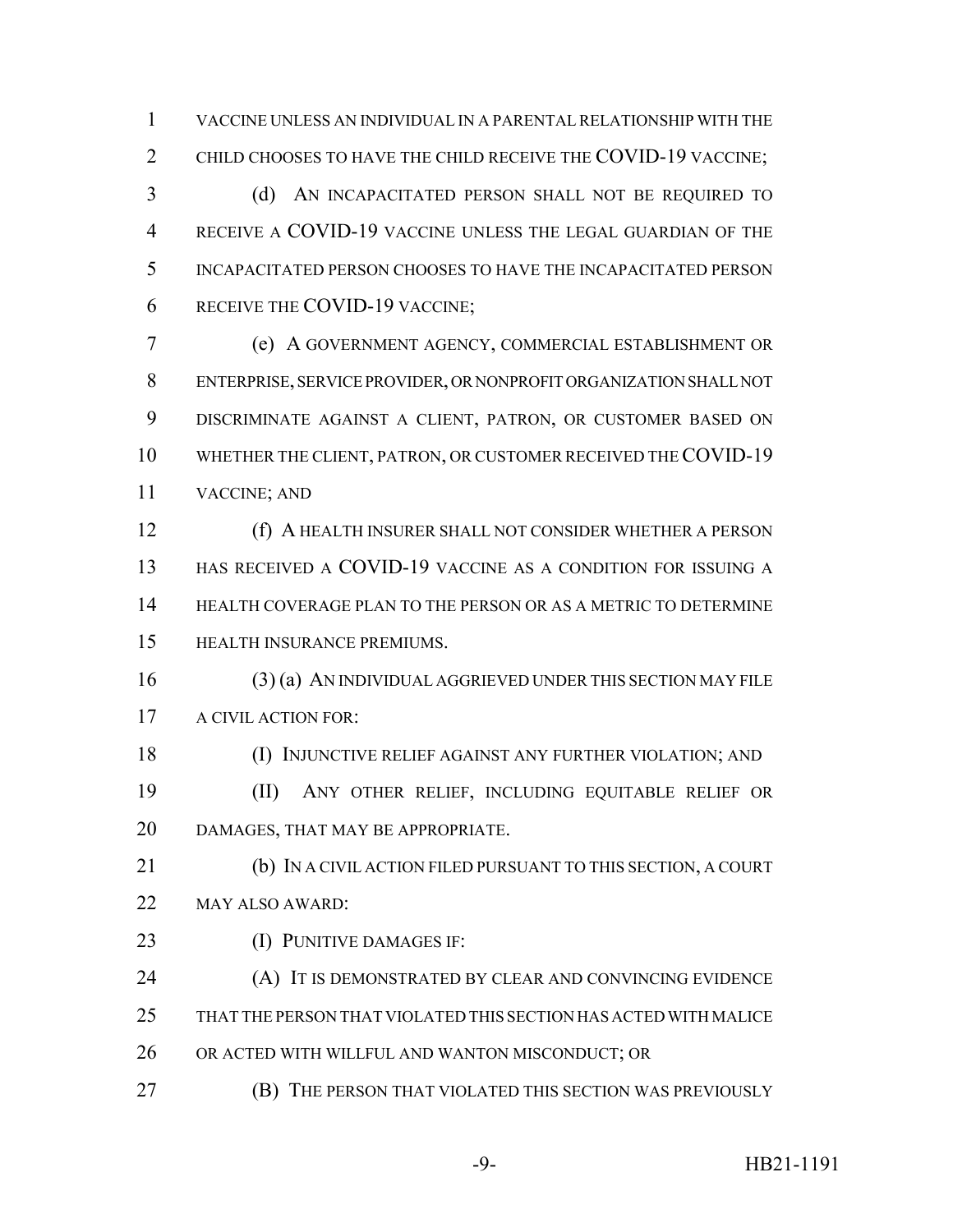| $\mathbf{1}$   | FOUND, IN A PROCEEDING FOR A VIOLATION OF THIS SECTION, TO HAVE   |
|----------------|-------------------------------------------------------------------|
| $\overline{2}$ | VIOLATED THIS SECTION; AND                                        |
| 3              | (II) ATTORNEY FEES AND COSTS IN CONNECTION WITH THE CIVIL         |
| $\overline{4}$ | ACTION.                                                           |
| 5              | <b>SECTION 5.</b> In Colorado Revised Statutes, add 25-3-126 as   |
| 6              | follows:                                                          |
| 7              | 25-3-126. Health facilities - prohibit adverse action based on    |
| 8              | COVID-19 immunization status - civil action - definitions. (1) As |
| 9              | <b>USED IN THIS SECTION:</b>                                      |
| 10             | (a) "ADVERSE ACTION" MEANS:                                       |
| 11             | (I) TO REFUSE TO HIRE, TO DISCHARGE, TO REFUSE TO PROMOTE,        |
| 12             | TO DEMOTE, TO HARASS DURING THE COURSE OF EMPLOYMENT, OR TO       |
| 13             | DISCRIMINATE IN MATTERS OF COMPENSATION, TERMS, CONDITIONS, OR    |
| 14             | PRIVILEGES OF EMPLOYMENT AGAINST AN EMPLOYEE; OR                  |
| 15             | (II)<br>ANY OTHER EMPLOYMENT DECISION OR TREATMENT THAT           |
| 16             | ADVERSELY AFFECTS AN EMPLOYEE.                                    |
| 17             | (b) "COVID-19" MEANS THE CORONAVIRUS DISEASE 2019 CAUSED          |
| 18             | BY THE SEVERE ACUTE RESPIRATORY SYNDROME CORONAVIRUS 2, ALSO      |
| 19             | KNOWN AS SARS-COV-2.                                              |
| 20             | (c) "COVID-19 VACCINE" MEANS A VACCINE USED FOR PURPOSES          |
| 21             | OF INDUCING IMMUNITY AGAINST COVID-19 OR SEVERE ACUTE             |
| 22             | RESPIRATORY SYNDROME CORONAVIRUS 2 IN HUMANS.                     |
| 23             | "EMPLOYEE" MEANS A PERSON WHO MAY BE PERMITTED,<br>(d)            |
| 24             | REQUIRED, OR DIRECTED BY A HEALTH FACILITY, IN CONSIDERATION OF   |
| 25             | DIRECT OR INDIRECT GAIN OR PROFIT, TO ENGAGE IN ANY EMPLOYMENT    |
| 26             | AND INCLUDES AN APPLICANT FOR EMPLOYMENT. "EMPLOYEE" INCLUDES     |
| 27             | A PERSON WITH WHOM THE HEALTH FACILITY CONTRACTS.                 |
|                |                                                                   |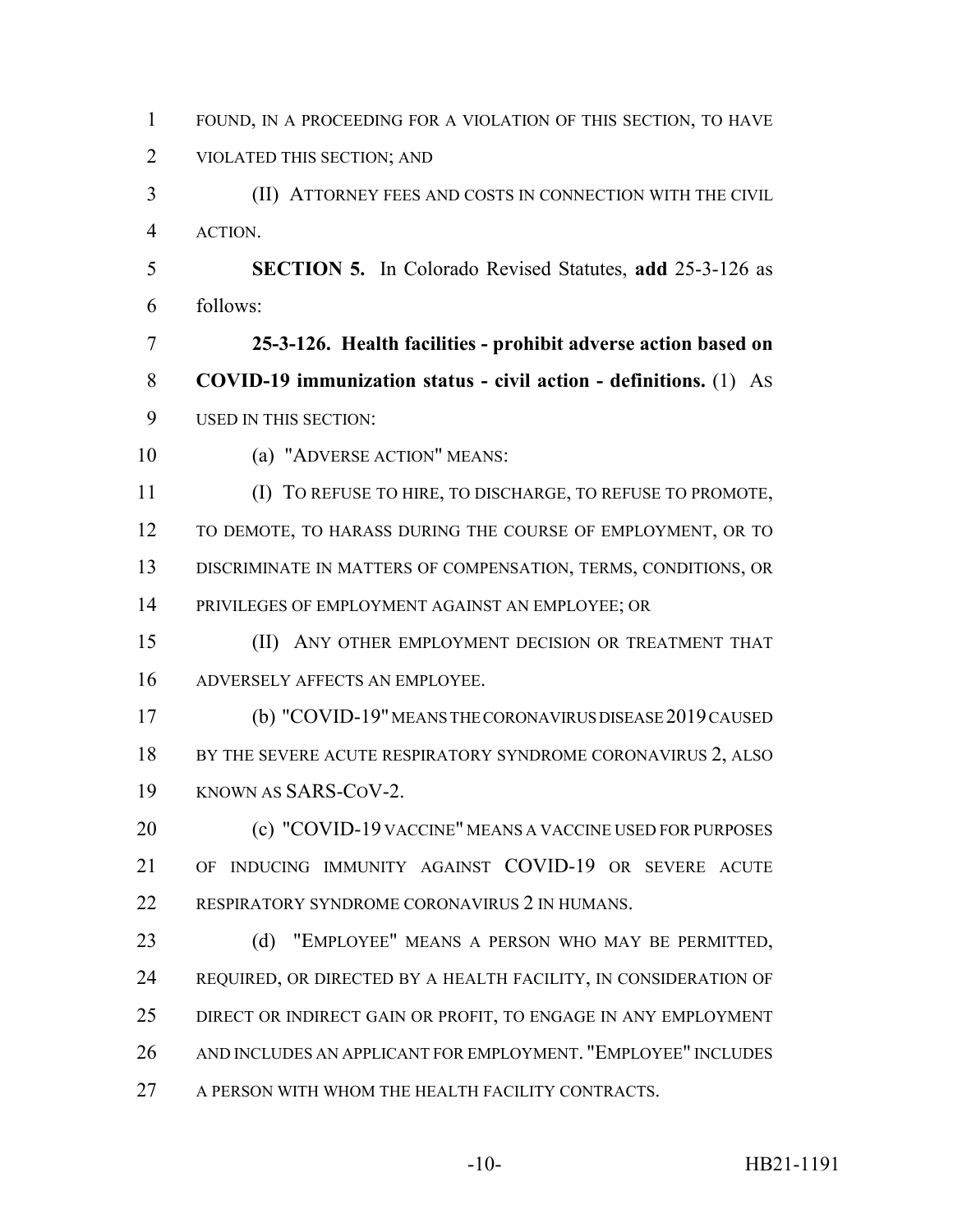(e) "HEALTH FACILITY" MEANS A FACILITY LICENSED PURSUANT TO **SECTION 25-1.5-103.** 

 (2) NOTWITHSTANDING ANY OTHER PROVISION OF LAW, A HEALTH FACILITY SHALL NEITHER REQUIRE AN EMPLOYEE, AS A CONDITION OF EMPLOYMENT, TO RECEIVE A COVID-19 VACCINE NOR TAKE ADVERSE ACTION AGAINST AN EMPLOYEE BASED ON THE EMPLOYEE'S COVID-19 IMMUNIZATION STATUS.

 (3) THE DEPARTMENT SHALL NOT REQUIRE A HEALTH FACILITY TO ENSURE THAT THE HEALTH FACILITY'S EMPLOYEES RECEIVE A COVID-19 VACCINE.

 (4) (a) AN EMPLOYEE AGGRIEVED UNDER THIS SECTION MAY FILE 12 A CIVIL ACTION FOR:

(I) INJUNCTIVE RELIEF AGAINST ANY FURTHER VIOLATION;

 (II) AFFIRMATIVE RELIEF, INCLUDING REINSTATEMENT OR HIRING AND BACK PAY AND LOST BENEFITS FOR THE ENTIRE TIME OF THE VIOLATION WITH INTEREST UP TO TEN PERCENT; AND

 (III) ANY OTHER EQUITABLE RELIEF THAT MAY BE APPROPRIATE. (b) IN A CIVIL ACTION FILED PURSUANT TO THIS SECTION, A COURT MAY ALSO AWARD:

**(I) PUNITIVE DAMAGES IF:** 

 (A) IT IS DEMONSTRATED BY CLEAR AND CONVINCING EVIDENCE THAT THE HEALTH FACILITY HAS ACTED WITH MALICE OR ACTED WITH WILLFUL AND WANTON MISCONDUCT; OR

 (B) THE HEALTH FACILITY WAS PREVIOUSLY FOUND, IN A PROCEEDING FOR A VIOLATION OF THIS SECTION, TO HAVE VIOLATED THIS SECTION; AND

**(II) ATTORNEY FEES AND COSTS IN CONNECTION WITH THE CIVIL**